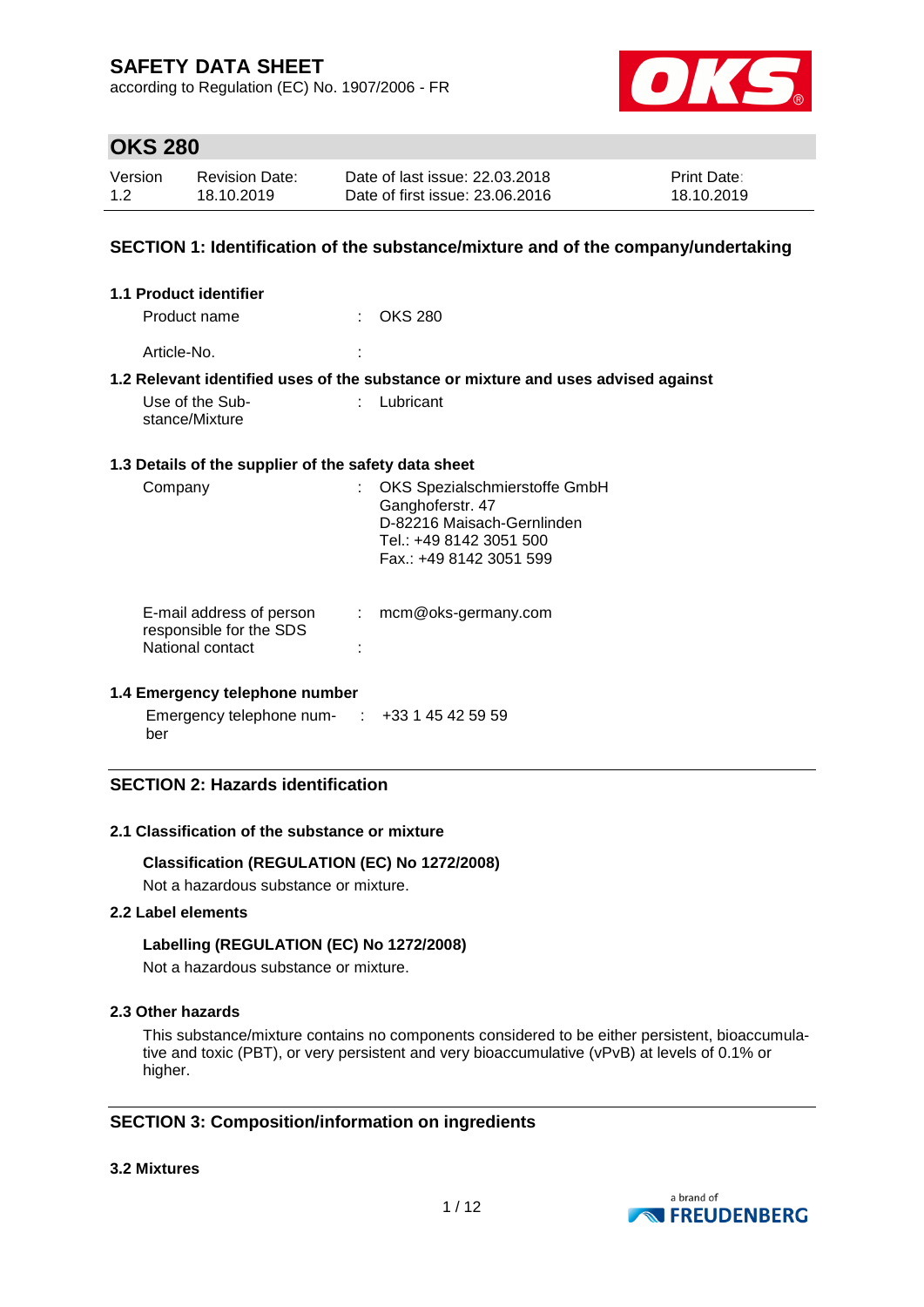according to Regulation (EC) No. 1907/2006 - FR



# **OKS 280**

| Version<br>1.2 | <b>Revision Date:</b><br>18.10.2019 | Date of last issue: 22.03.2018<br>Date of first issue: 23.06.2016 | Print Date:<br>18.10.2019 |
|----------------|-------------------------------------|-------------------------------------------------------------------|---------------------------|
|                | Chemical nature                     | Mineral oil.<br>solid lubricant<br>lithium soap                   |                           |
| <b>Remarks</b> | <b>Components</b>                   | No hazardous ingredients                                          |                           |

### **SECTION 4: First aid measures**

| 4.1 Description of first aid measures |                                                                                                                                                                                                      |
|---------------------------------------|------------------------------------------------------------------------------------------------------------------------------------------------------------------------------------------------------|
| If inhaled                            | Remove person to fresh air. If signs/symptoms continue, get<br>medical attention.<br>Keep patient warm and at rest.<br>If breathing is irregular or stopped, administer artificial respira-<br>tion. |
| In case of skin contact               | Remove contaminated clothing. If irritation develops, get med-<br>ical attention.<br>Wash off with soap and water.                                                                                   |
| In case of eye contact                | Rinse immediately with plenty of water, also under the eyelids,<br>for at least 10 minutes.<br>If eye irritation persists, consult a specialist.                                                     |
| If swallowed                          | Move the victim to fresh air.<br>Do not induce vomiting without medical advice.                                                                                                                      |
|                                       | 4.2 Most important symptoms and effects, both acute and delayed                                                                                                                                      |
| Symptoms                              | No information available.                                                                                                                                                                            |
| <b>Risks</b>                          | None known.                                                                                                                                                                                          |

### **4.3 Indication of any immediate medical attention and special treatment needed** Treatment : No information available.

### **SECTION 5: Firefighting measures**

| 5.1 Extinguishing media           |                                                                               |
|-----------------------------------|-------------------------------------------------------------------------------|
| Suitable extinguishing media      | Use water spray, alcohol-resistant foam, dry chemical or car-<br>bon dioxide. |
| Unsuitable extinguishing<br>media | : High volume water jet                                                       |

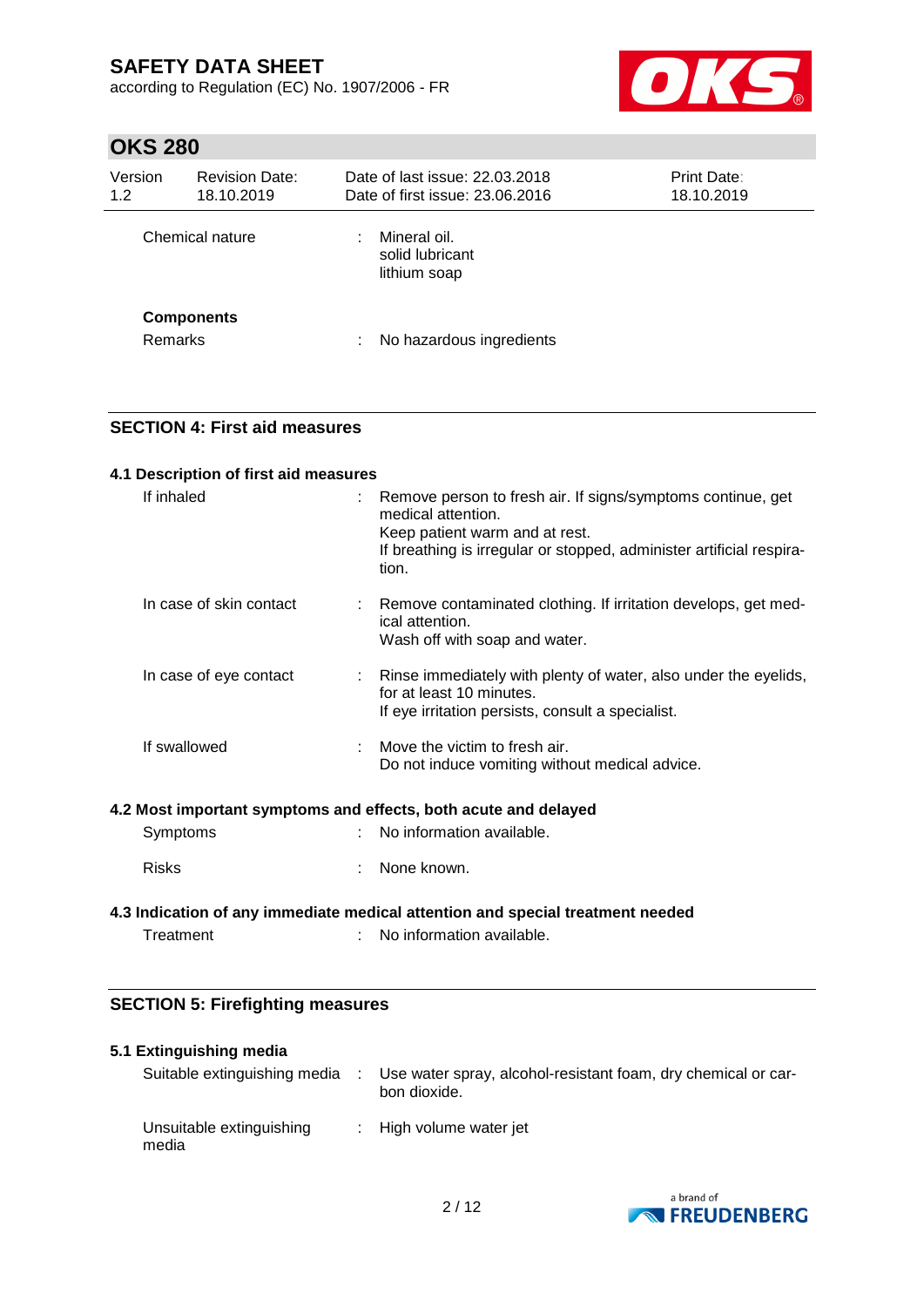according to Regulation (EC) No. 1907/2006 - FR



## **OKS 280**

| Version<br>1.2 | <b>Revision Date:</b><br>18.10.2019              |               | Date of last issue: 22.03.2018<br>Date of first issue: 23.06.2016                                                                                                       | Print Date:<br>18.10.2019 |
|----------------|--------------------------------------------------|---------------|-------------------------------------------------------------------------------------------------------------------------------------------------------------------------|---------------------------|
|                |                                                  |               | 5.2 Special hazards arising from the substance or mixture                                                                                                               |                           |
| fighting       | Specific hazards during fire-                    |               | : Fire may cause evolution of:<br>Carbon oxides<br>Metal oxides<br>Sulphur oxides                                                                                       |                           |
|                | 5.3 Advice for firefighters                      |               |                                                                                                                                                                         |                           |
|                | Special protective equipment<br>for firefighters | $\mathcal{L}$ | In the event of fire, wear self-contained breathing apparatus.<br>Use personal protective equipment. Exposure to decomposi-<br>tion products may be a hazard to health. |                           |

| Further information | Standard procedure for chemical fires. |
|---------------------|----------------------------------------|

### **SECTION 6: Accidental release measures**

| 6.1 Personal precautions, protective equipment and emergency procedures                                                                                                                                                                                                         |
|---------------------------------------------------------------------------------------------------------------------------------------------------------------------------------------------------------------------------------------------------------------------------------|
| : Evacuate personnel to safe areas.<br>Use the indicated respiratory protection if the occupational<br>exposure limit is exceeded and/or in case of product release<br>(dust).<br>Do not breathe vapours, aerosols.<br>Refer to protective measures listed in sections 7 and 8. |
|                                                                                                                                                                                                                                                                                 |
| : Try to prevent the material from entering drains or water<br>courses.<br>Local authorities should be advised if significant spillages<br>cannot be contained.                                                                                                                 |
|                                                                                                                                                                                                                                                                                 |

#### **6.3 Methods and material for containment and cleaning up**

| Methods for cleaning up | Clean up promptly by sweeping or vacuum.          |
|-------------------------|---------------------------------------------------|
|                         | Keep in suitable, closed containers for disposal. |

### **6.4 Reference to other sections**

For personal protection see section 8.

### **SECTION 7: Handling and storage**

#### **7.1 Precautions for safe handling**

| Advice on safe handling | : For personal protection see section 8.<br>Smoking, eating and drinking should be prohibited in the ap-<br>plication area. |
|-------------------------|-----------------------------------------------------------------------------------------------------------------------------|
|                         | Wash hands and face before breaks and immediately after                                                                     |
|                         | handling the product.                                                                                                       |

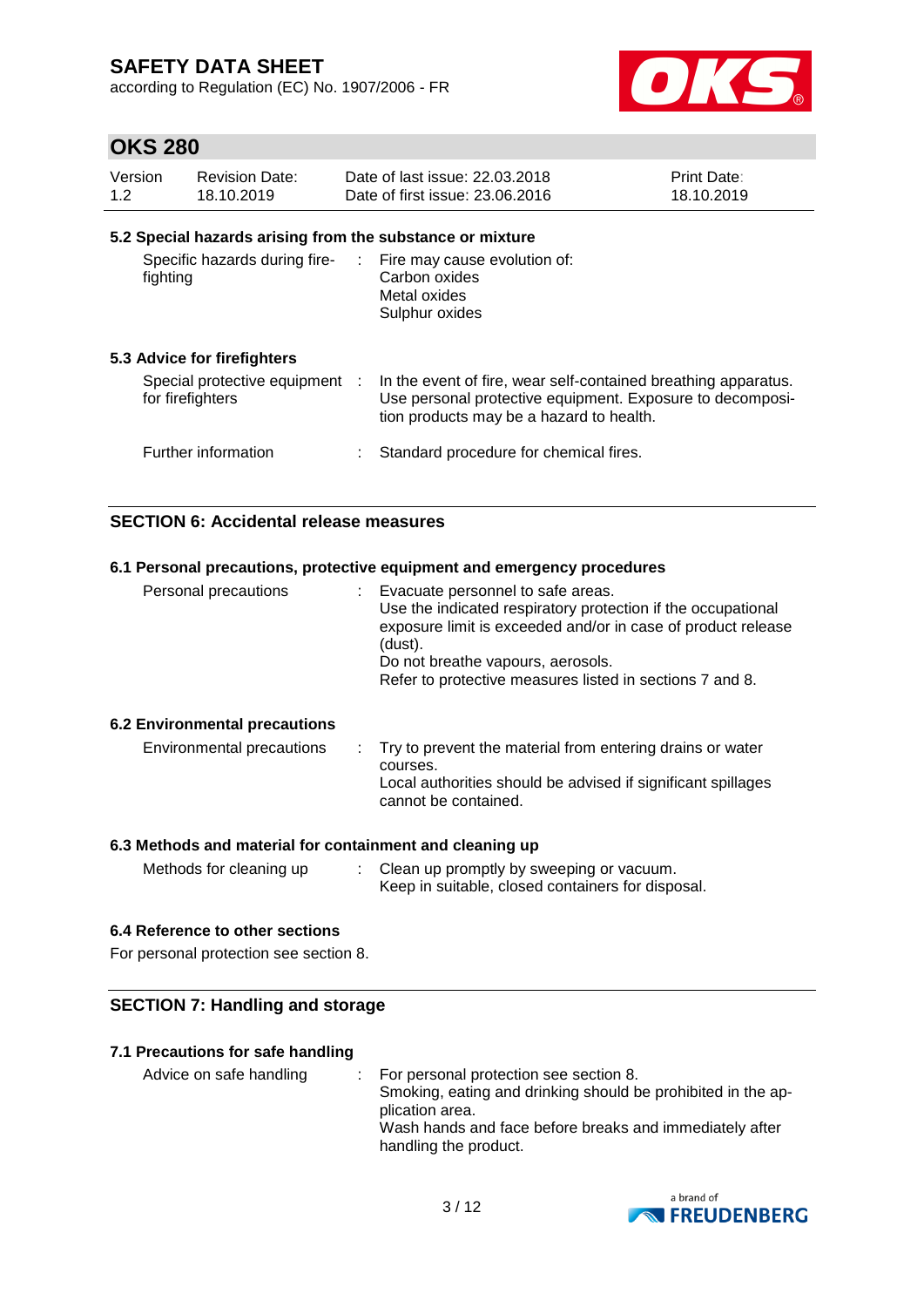according to Regulation (EC) No. 1907/2006 - FR



## **OKS 280**

| Version<br>1.2                                   | <b>Revision Date:</b><br>18.10.2019 | Date of last issue: 22.03.2018<br>Date of first issue: 23.06.2016                                                                                                                                                                                                                                                                    | <b>Print Date:</b><br>18.10.2019 |
|--------------------------------------------------|-------------------------------------|--------------------------------------------------------------------------------------------------------------------------------------------------------------------------------------------------------------------------------------------------------------------------------------------------------------------------------------|----------------------------------|
| Hygiene measures                                 |                                     | Wash face, hands and any exposed skin thoroughly after<br>handling.                                                                                                                                                                                                                                                                  |                                  |
|                                                  |                                     | 7.2 Conditions for safe storage, including any incompatibilities                                                                                                                                                                                                                                                                     |                                  |
| Requirements for storage<br>areas and containers |                                     | Store in original container. Keep container closed when not in<br>÷.<br>use. Keep in a dry, cool and well-ventilated place. Containers<br>which are opened must be carefully resealed and kept upright<br>to prevent leakage. Store in accordance with the particular<br>national regulations. Keep in properly labelled containers. |                                  |
|                                                  | 7.3 Specific end use(s)             |                                                                                                                                                                                                                                                                                                                                      |                                  |
|                                                  | Specific use(s)                     | Specific instructions for handling, not required.                                                                                                                                                                                                                                                                                    |                                  |

### **SECTION 8: Exposure controls/personal protection**

#### **8.1 Control parameters**

Contains no substances with occupational exposure limit values.

#### **Derived No Effect Level (DNEL) according to Regulation (EC) No. 1907/2006:**

| Substance name                                                                           | End Use | Exposure routes | Potential health ef-<br>fects | Value          |
|------------------------------------------------------------------------------------------|---------|-----------------|-------------------------------|----------------|
| Distillates (petrole-<br>um), hydrotreated<br>heavy paraffinic;<br>Baseoil - unspecified | Workers | Inhalation      | Long-term local ef-<br>fects  | $5,6$ mg/m $3$ |

#### **Predicted No Effect Concentration (PNEC) according to Regulation (EC) No. 1907/2006:**

| Substance name                    | <b>Environmental Compartment</b> | Value                |
|-----------------------------------|----------------------------------|----------------------|
| Distillates (petroleum), solvent- | Oral                             | 9,33 mg/kg           |
| dewaxed heavy paraffinic;         |                                  |                      |
| Baseoil - unspecified             |                                  |                      |
| Distillates (petroleum), hy-      | Oral                             | $9,33 \text{ mg/kg}$ |
| drotreated heavy paraffinic;      |                                  |                      |
| Baseoil - unspecified             |                                  |                      |

#### **8.2 Exposure controls**

#### **Engineering measures**

none

#### **Personal protective equipment**

| Eye protection   | ÷. | Tightly fitting safety goggles                                                                                                   |
|------------------|----|----------------------------------------------------------------------------------------------------------------------------------|
| Hand protection  |    |                                                                                                                                  |
| Material         |    | Nitrile rubber                                                                                                                   |
| Protective index |    | Class 1                                                                                                                          |
| Remarks          |    | For prolonged or repeated contact use protective gloves. The<br>selected protective gloves have to satisfy the specifications of |

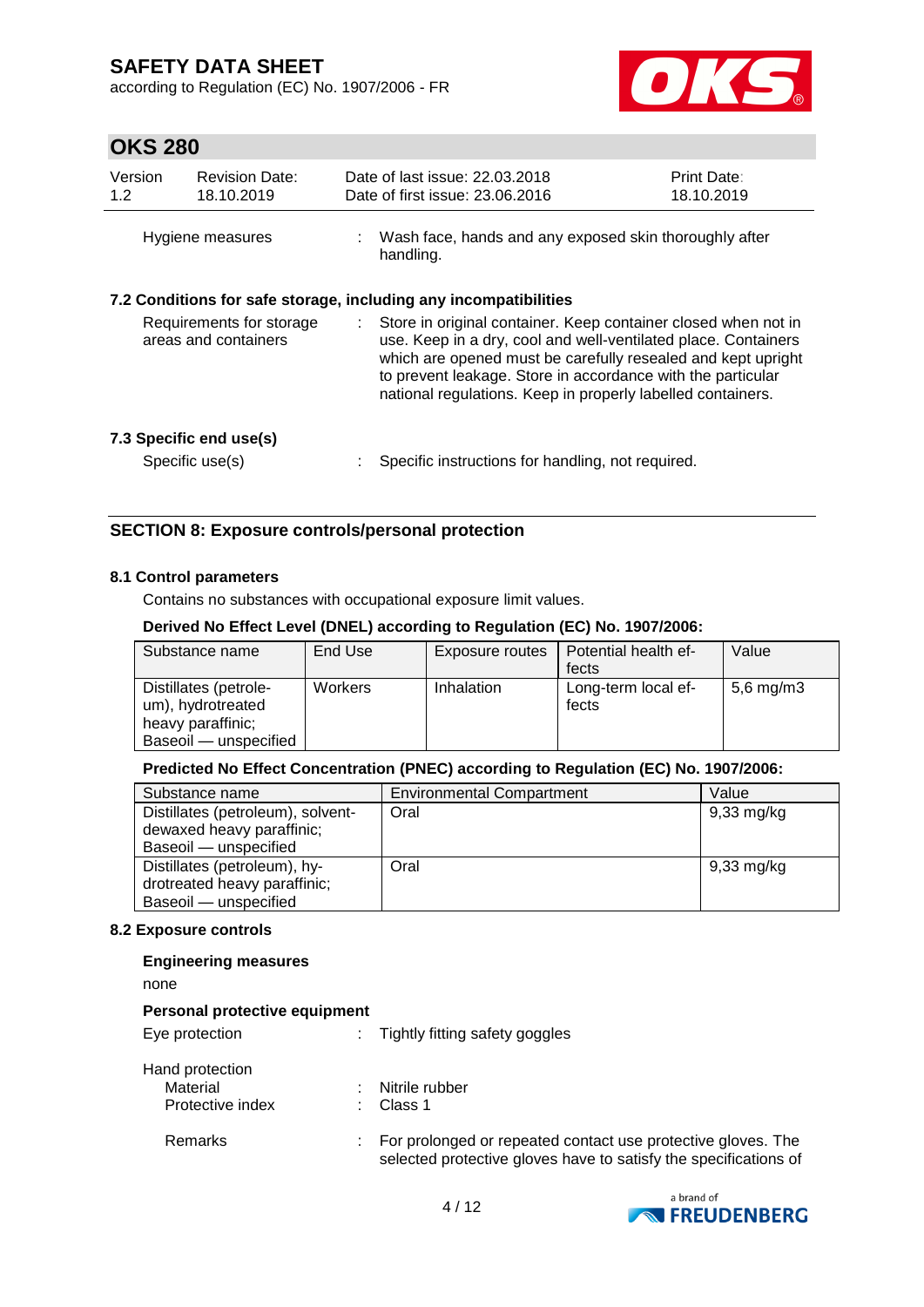according to Regulation (EC) No. 1907/2006 - FR



# **OKS 280**

| Version<br>1.2 | <b>Revision Date:</b><br>18.10.2019 | Date of last issue: 22.03.2018<br>Date of first issue: 23.06.2016                                                                                                                                                                                                                                             | <b>Print Date:</b><br>18.10.2019 |
|----------------|-------------------------------------|---------------------------------------------------------------------------------------------------------------------------------------------------------------------------------------------------------------------------------------------------------------------------------------------------------------|----------------------------------|
|                |                                     | Regulation (EU) 2016/425 and the standard EN 374 derived<br>from it. The break through time depends amongst other<br>things on the material, the thickness and the type of glove<br>and therefore has to be measured for each case.                                                                           |                                  |
|                | Respiratory protection              | Not required; except in case of aerosol formation.                                                                                                                                                                                                                                                            |                                  |
| Filter type    |                                     | Filter type P                                                                                                                                                                                                                                                                                                 |                                  |
|                | Protective measures                 | The type of protective equipment must be selected according<br>to the concentration and amount of the dangerous substance<br>at the specific workplace.<br>Choose body protection in relation to its type, to the concen-<br>tration and amount of dangerous substances, and to the spe-<br>cific work-place. |                                  |

## **SECTION 9: Physical and chemical properties**

### **9.1 Information on basic physical and chemical properties**

| Appearance                                            |    | paste                     |
|-------------------------------------------------------|----|---------------------------|
| Colour                                                | ۰  | white                     |
| Odour                                                 | t  | hydrocarbon-like          |
| Odour Threshold                                       | t  | No data available         |
|                                                       |    |                           |
| рH                                                    |    | Not applicable            |
| Melting point/range                                   | t  | No data available         |
| Boiling point/boiling range                           | ÷. | No data available         |
| Flash point                                           |    | Not applicable            |
| <b>Evaporation rate</b>                               |    | No data available         |
| Flammability (solid, gas)                             | t  | <b>Combustible Solids</b> |
| Upper explosion limit / Upper<br>flammability limit   | t. | No data available         |
| Lower explosion limit / Lower :<br>flammability limit |    | No data available         |
| Vapour pressure                                       |    | < 0,001 hPa (20 °C)       |
| Relative vapour density                               |    | No data available         |

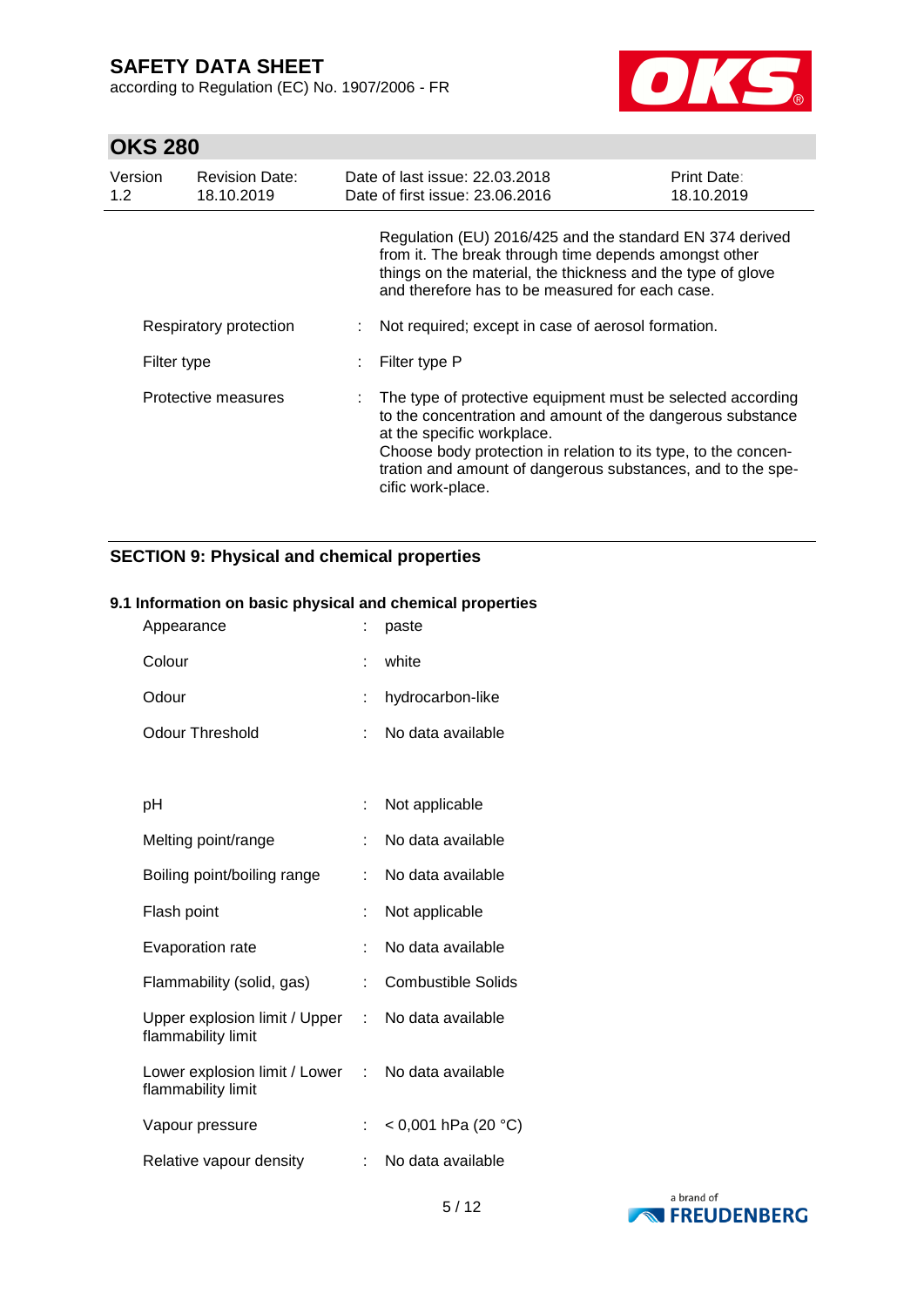according to Regulation (EC) No. 1907/2006 - FR



## **OKS 280**

| Version<br>1.2 |                     | <b>Revision Date:</b><br>18.10.2019 |   | Date of last issue: 22.03.2018<br>Date of first issue: 23.06.2016 | Print Date:<br>18.10.2019 |
|----------------|---------------------|-------------------------------------|---|-------------------------------------------------------------------|---------------------------|
|                | Density             |                                     | ÷ | 1,70 g/cm3<br>(20 °C)                                             |                           |
|                | <b>Bulk density</b> |                                     |   | No data available                                                 |                           |
|                | Solubility(ies)     | Water solubility                    |   | insoluble                                                         |                           |
|                |                     | Solubility in other solvents        | ÷ | No data available                                                 |                           |
|                | octanol/water       | Partition coefficient: n-           |   | No data available                                                 |                           |
|                |                     | Auto-ignition temperature           | ÷ | No data available                                                 |                           |
|                |                     | Decomposition temperature           | ÷ | No data available                                                 |                           |
|                | Viscosity           | Viscosity, dynamic                  |   | No data available                                                 |                           |
|                |                     | Viscosity, kinematic                | ÷ | Not applicable                                                    |                           |
|                |                     | <b>Explosive properties</b>         |   | Not explosive                                                     |                           |
|                |                     | Oxidizing properties                | ÷ | No data available                                                 |                           |
|                |                     | 9.2 Other information               |   |                                                                   |                           |
|                |                     | Sublimation point                   |   | No data available                                                 |                           |
|                |                     | Metal corrosion rate                |   | Not corrosive to metals                                           |                           |
|                | Self-ignition       |                                     |   | not auto-flammable                                                |                           |

## **SECTION 10: Stability and reactivity**

#### **10.1 Reactivity**

No hazards to be specially mentioned.

#### **10.2 Chemical stability**

Stable under normal conditions.

#### **10.3 Possibility of hazardous reactions**

|  |  | <b>10.4 Conditions to avoid</b> |  |  |
|--|--|---------------------------------|--|--|
|--|--|---------------------------------|--|--|

Conditions to avoid : No conditions to be specially mentioned.



Hazardous reactions : No dangerous reaction known under conditions of normal use.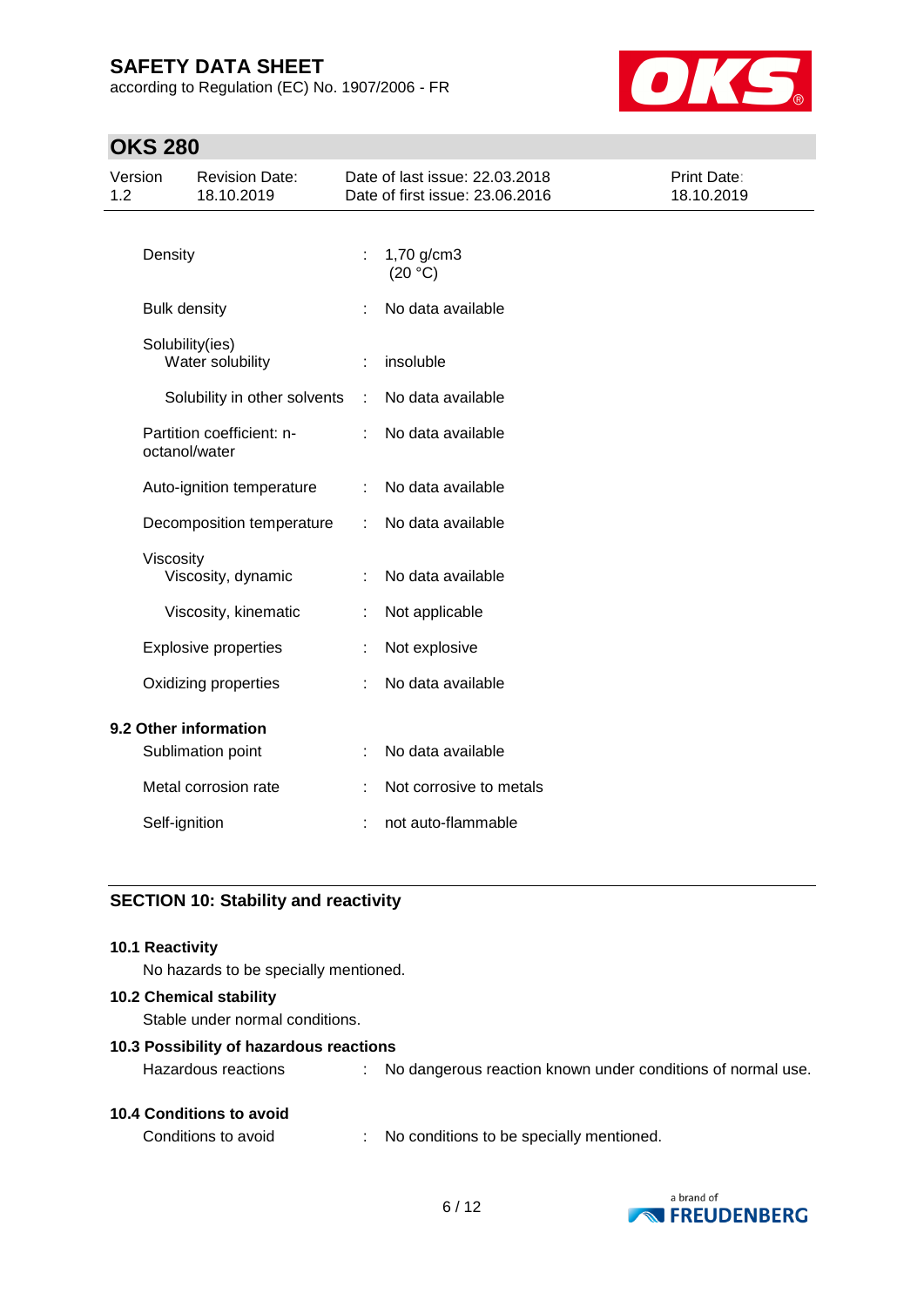according to Regulation (EC) No. 1907/2006 - FR



## **OKS 280**

| Version | Revision Date: | Date of last issue: 22.03.2018  | <b>Print Date:</b> |
|---------|----------------|---------------------------------|--------------------|
| 1.2     | 18.10.2019     | Date of first issue: 23,06,2016 | 18.10.2019         |

#### **10.5 Incompatible materials**

Materials to avoid : No materials to be especially mentioned.

#### **10.6 Hazardous decomposition products**

No decomposition if stored and applied as directed.

### **SECTION 11: Toxicological information**

#### **11.1 Information on toxicological effects**

| <b>Product:</b>                  |    |                                             |
|----------------------------------|----|---------------------------------------------|
| Acute oral toxicity              | ÷. | Remarks: This information is not available. |
| Acute inhalation toxicity        |    | Remarks: This information is not available. |
| Acute dermal toxicity            |    | Remarks: This information is not available. |
| <b>Skin corrosion/irritation</b> |    |                                             |
| <b>Product:</b>                  |    |                                             |
| Remarks                          |    | This information is not available.          |

#### **Serious eye damage/eye irritation**

### **Product:**

Remarks : This information is not available.

### **Respiratory or skin sensitisation**

### **Product:**

Remarks : This information is not available.

#### **Germ cell mutagenicity**

| <b>Product:</b> |  |  |  |
|-----------------|--|--|--|
|                 |  |  |  |

| Genotoxicity in vitro | Remarks: No data available |
|-----------------------|----------------------------|
| Genotoxicity in vivo  | Remarks: No data available |

#### **Carcinogenicity**

#### **Product:**

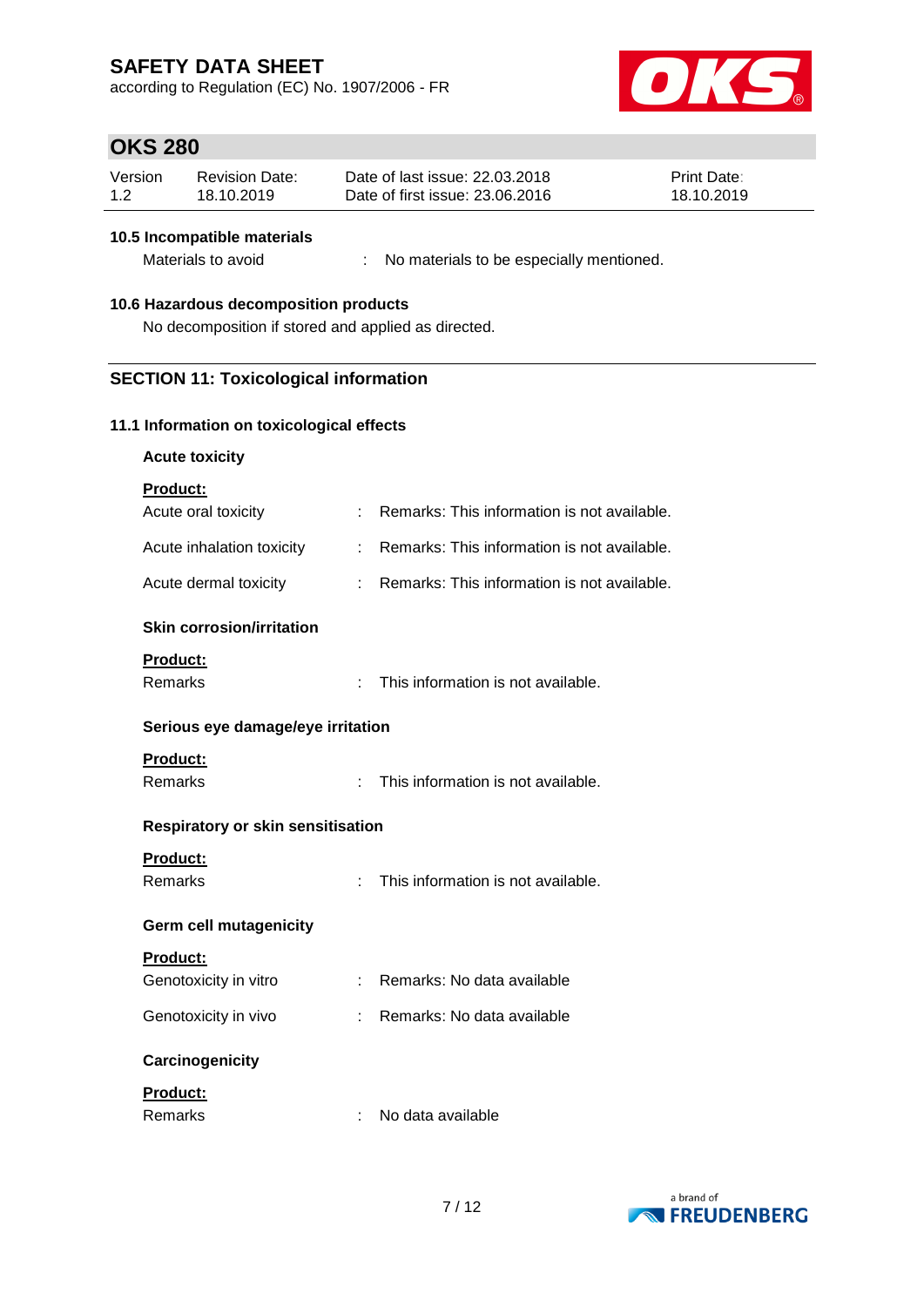according to Regulation (EC) No. 1907/2006 - FR



## **OKS 280**

| Version<br>1.2 |                 | <b>Revision Date:</b><br>18.10.2019 |                            | Date of last issue: 22.03.2018<br>Date of first issue: 23,06,2016                               | Print Date:<br>18.10.2019 |
|----------------|-----------------|-------------------------------------|----------------------------|-------------------------------------------------------------------------------------------------|---------------------------|
|                |                 | <b>Reproductive toxicity</b>        |                            |                                                                                                 |                           |
|                | Product:        |                                     |                            |                                                                                                 |                           |
|                |                 | Effects on fertility                | ÷.                         | Remarks: No data available                                                                      |                           |
|                | ment            | Effects on foetal develop-          | $\mathcal{D}^{\text{max}}$ | Remarks: No data available                                                                      |                           |
|                |                 | <b>Repeated dose toxicity</b>       |                            |                                                                                                 |                           |
|                | <b>Product:</b> |                                     |                            |                                                                                                 |                           |
|                | Remarks         |                                     | ÷                          | This information is not available.                                                              |                           |
|                |                 | <b>Aspiration toxicity</b>          |                            |                                                                                                 |                           |
|                | <b>Product:</b> |                                     |                            |                                                                                                 |                           |
|                |                 | This information is not available.  |                            |                                                                                                 |                           |
|                |                 | <b>Further information</b>          |                            |                                                                                                 |                           |
|                | <b>Product:</b> |                                     |                            |                                                                                                 |                           |
|                | Remarks         |                                     | ÷                          | Information given is based on data on the components and<br>the toxicology of similar products. |                           |

### **SECTION 12: Ecological information**

### **12.1 Toxicity**

| <b>Product:</b>                                        |           |                            |
|--------------------------------------------------------|-----------|----------------------------|
| Toxicity to fish                                       |           | Remarks: No data available |
| Toxicity to daphnia and other<br>aquatic invertebrates | $\sim 10$ | Remarks: No data available |
| Toxicity to algae/aquatic<br>plants                    |           | Remarks: No data available |
| Toxicity to microorganisms                             |           | Remarks: No data available |

### **12.2 Persistence and degradability**

| <b>Product:</b>                                                 |                            |
|-----------------------------------------------------------------|----------------------------|
| Biodegradability                                                | Remarks: No data available |
| Physico-chemical removabil- : Remarks: No data available<br>itv |                            |

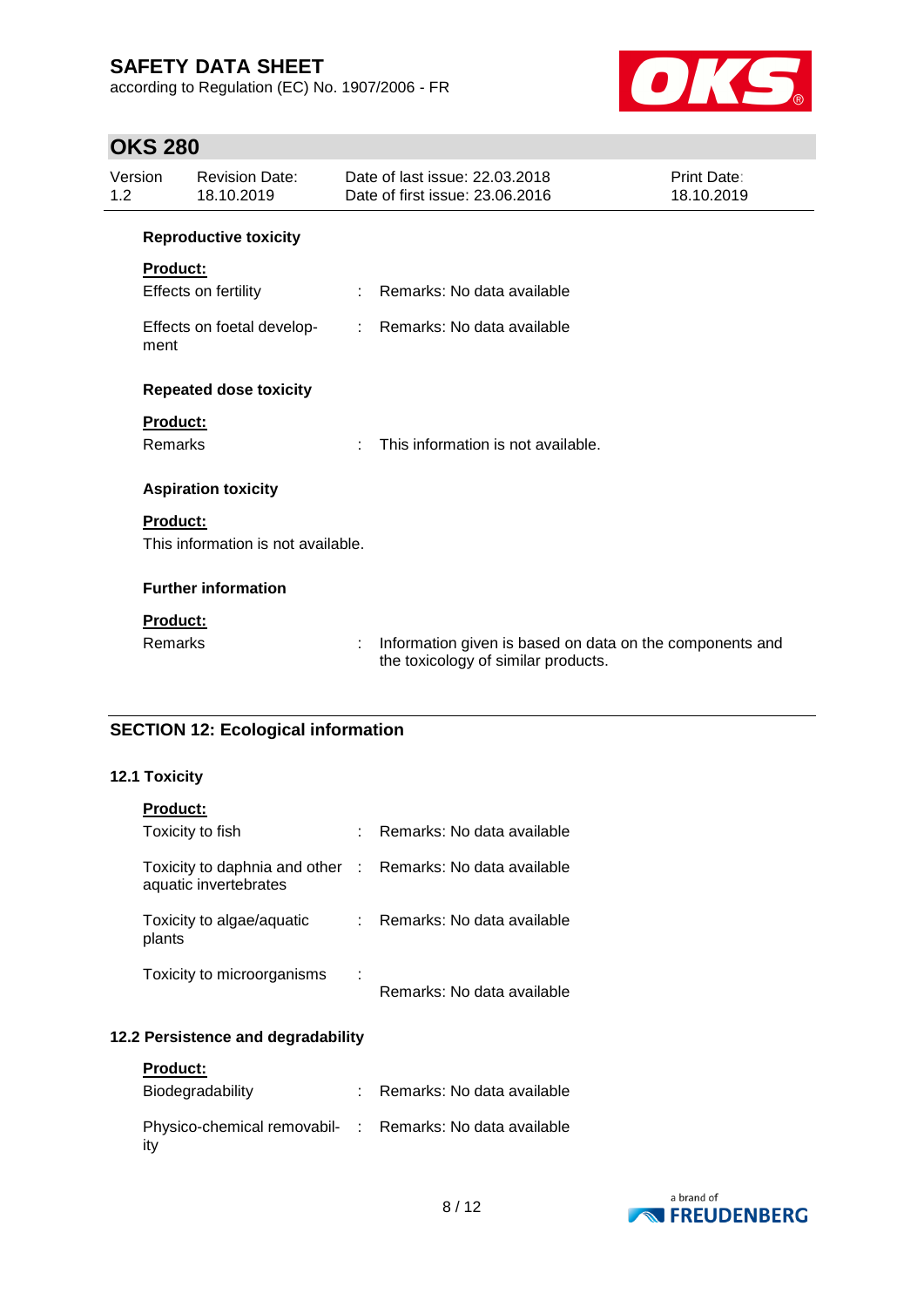according to Regulation (EC) No. 1907/2006 - FR



# **OKS 280**

| Version | Revision Date: | Date of last issue: 22.03.2018  | <b>Print Date:</b> |
|---------|----------------|---------------------------------|--------------------|
| 1.2     | 18.10.2019     | Date of first issue: 23,06,2016 | 18.10.2019         |

#### **12.3 Bioaccumulative potential**

#### **Product:**

| Bioaccumulation | : Remarks: This mixture contains no substance considered to |
|-----------------|-------------------------------------------------------------|
|                 | be persistent, bioaccumulating and toxic (PBT).             |
|                 | This mixture contains no substance considered to be very    |
|                 | persistent and very bioaccumulating (vPvB).                 |

### **12.4 Mobility in soil**

| <b>Product:</b>                                    |                              |
|----------------------------------------------------|------------------------------|
| Mobility                                           | : Remarks: No data available |
| Distribution among environ-<br>mental compartments | : Remarks: No data available |

### **12.5 Results of PBT and vPvB assessment**

### **Product:**

| $0.1\%$ or higher | Assessment |  | : This substance/mixture contains no components considered<br>to be either persistent, bioaccumulative and toxic (PBT), or<br>very persistent and very bioaccumulative (vPvB) at levels of |
|-------------------|------------|--|--------------------------------------------------------------------------------------------------------------------------------------------------------------------------------------------|
|-------------------|------------|--|--------------------------------------------------------------------------------------------------------------------------------------------------------------------------------------------|

#### **12.6 Other adverse effects**

| du |  | ı |  |
|----|--|---|--|
|    |  |   |  |

| Additional ecological infor- | No information on ecology is available. |
|------------------------------|-----------------------------------------|
| mation                       |                                         |

### **SECTION 13: Disposal considerations**

#### **13.1 Waste treatment methods**

| Product                | The product should not be allowed to enter drains, water<br>courses or the soil.                                                                                       |
|------------------------|------------------------------------------------------------------------------------------------------------------------------------------------------------------------|
|                        | Waste codes should be assigned by the user based on the<br>application for which the product was used.                                                                 |
| Contaminated packaging | Packaging that is not properly emptied must be disposed of as<br>the unused product.<br>Dispose of waste product or used containers according to<br>local regulations. |
|                        | The following Waste Codes are only suggestions:                                                                                                                        |

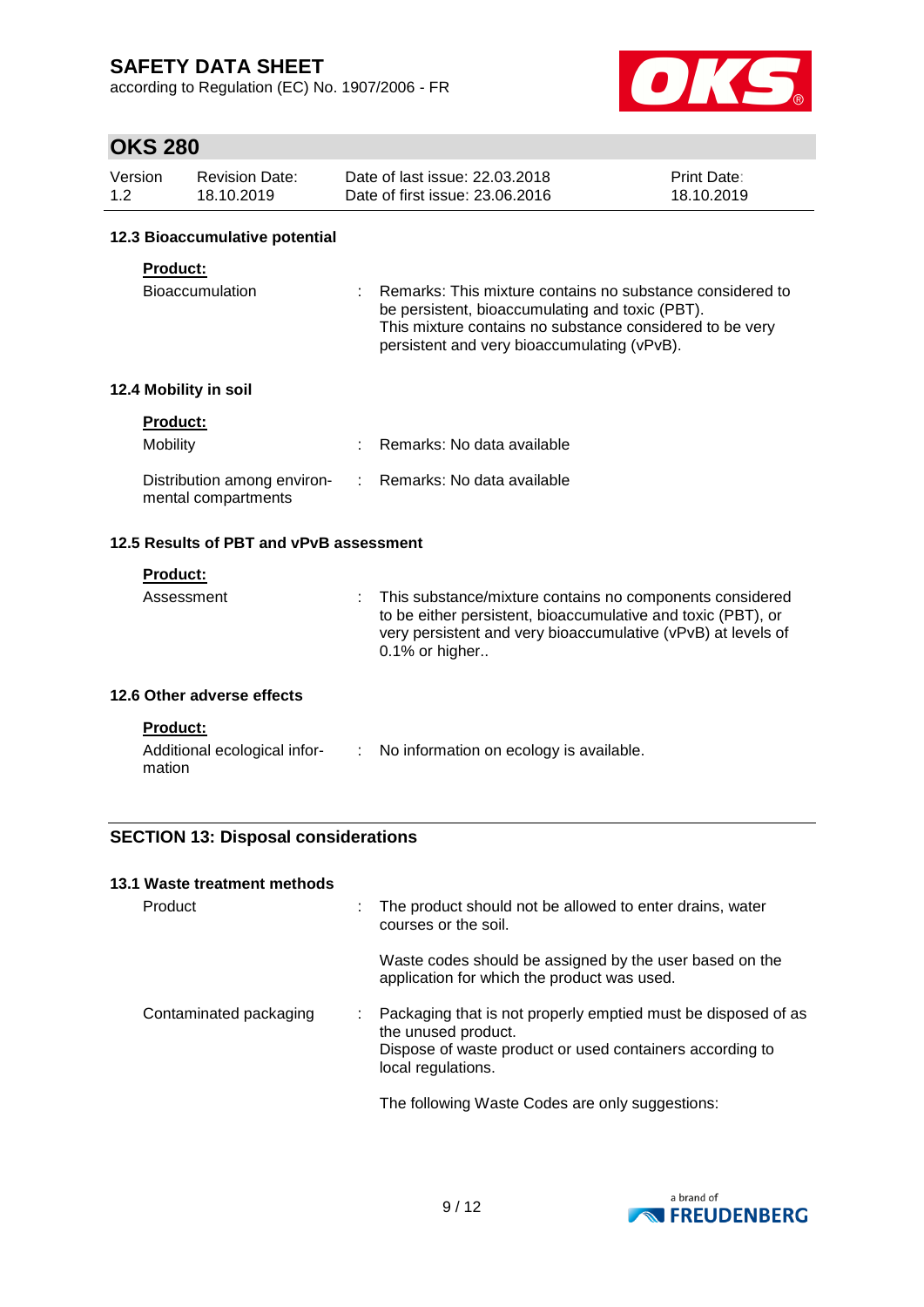according to Regulation (EC) No. 1907/2006 - FR



## **OKS 280**

| Version | Revision Date: | Date of last issue: 22,03,2018  | <b>Print Date:</b> |
|---------|----------------|---------------------------------|--------------------|
| 1.2     | 18.10.2019     | Date of first issue: 23,06,2016 | 18.10.2019         |

### **SECTION 14: Transport information**

### **14.1 UN number**

| <b>ADR</b>                                          | Not regulated as a dangerous good                                                                                  |
|-----------------------------------------------------|--------------------------------------------------------------------------------------------------------------------|
| <b>IMDG</b>                                         | Not regulated as a dangerous good                                                                                  |
| <b>IATA</b>                                         | Not regulated as a dangerous good                                                                                  |
| 14.2 UN proper shipping name                        |                                                                                                                    |
| <b>ADR</b>                                          | Not regulated as a dangerous good                                                                                  |
| <b>IMDG</b>                                         | Not regulated as a dangerous good                                                                                  |
| <b>IATA</b>                                         | Not regulated as a dangerous good                                                                                  |
| 14.3 Transport hazard class(es)                     |                                                                                                                    |
| <b>ADR</b>                                          | Not regulated as a dangerous good                                                                                  |
| <b>IMDG</b>                                         | Not regulated as a dangerous good                                                                                  |
| <b>IATA</b>                                         | Not regulated as a dangerous good                                                                                  |
| 14.4 Packing group                                  |                                                                                                                    |
| <b>ADR</b>                                          | Not regulated as a dangerous good                                                                                  |
| <b>IMDG</b>                                         | Not regulated as a dangerous good                                                                                  |
| <b>IATA (Cargo)</b>                                 | Not regulated as a dangerous good                                                                                  |
| <b>IATA (Passenger)</b>                             | Not regulated as a dangerous good                                                                                  |
| <b>14.5 Environmental hazards</b>                   |                                                                                                                    |
| <b>ADR</b>                                          | Not regulated as a dangerous good                                                                                  |
| <b>IMDG</b>                                         | Not regulated as a dangerous good                                                                                  |
| <b>IATA (Passenger)</b>                             | Not regulated as a dangerous good                                                                                  |
| <b>IATA (Cargo)</b>                                 | Not regulated as a dangerous good                                                                                  |
| 14.6 Special precautions for user<br>Not applicable |                                                                                                                    |
| Remarks                                             | 14.7 Transport in bulk according to Annex II of Marpol and the IBC Code<br>Not applicable for product as supplied. |

### **SECTION 15: Regulatory information**

#### **15.1 Safety, health and environmental regulations/legislation specific for the substance or mixture**

REACH - Candidate List of Substances of Very High Concern for Authorisation (Article 59).

: This product does not contain substances of very high concern (Regulation (EC) No 1907/2006 (REACH),

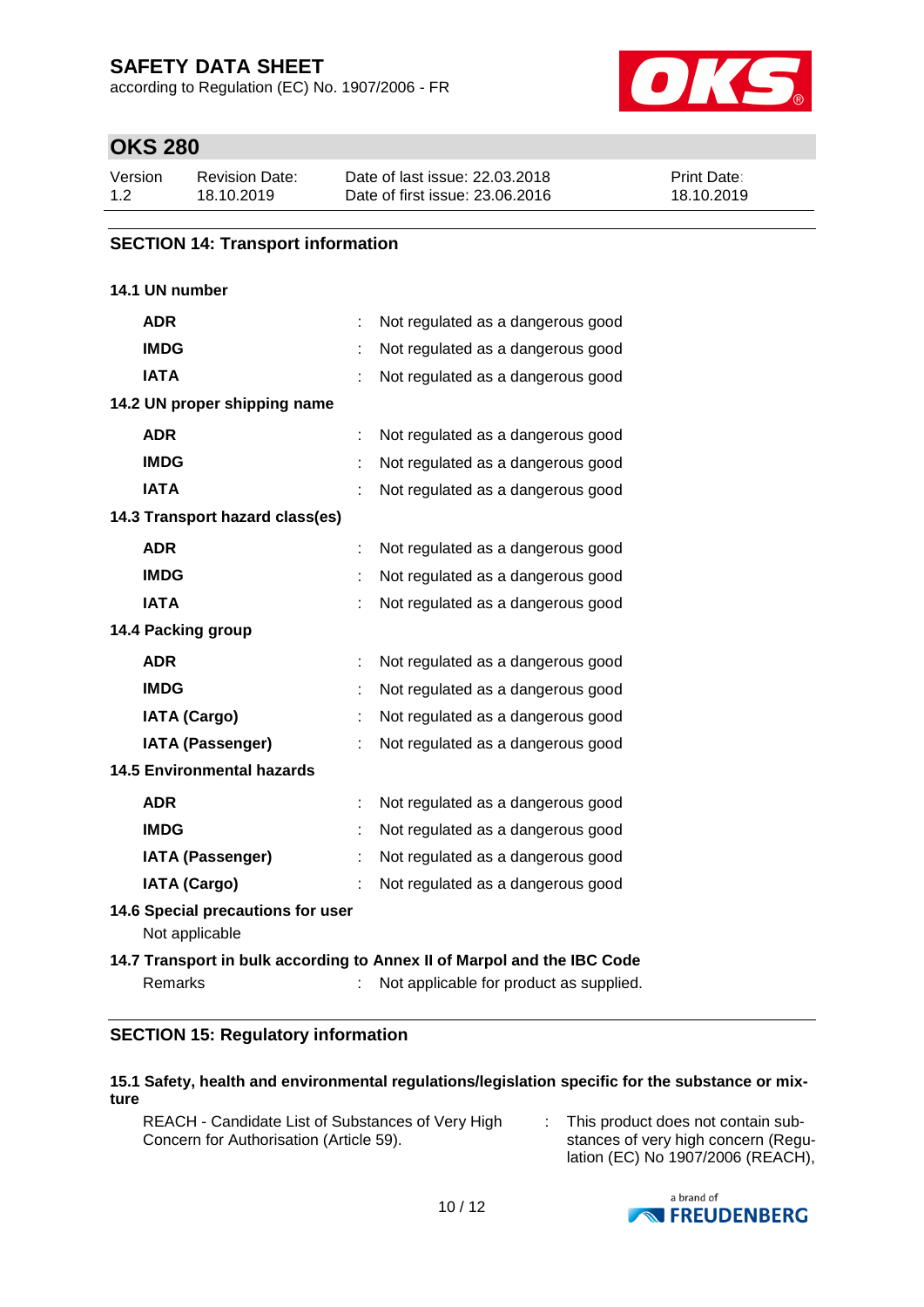according to Regulation (EC) No. 1907/2006 - FR



## **OKS 280**

| Version<br>1.2 |                                                                                                                                                                              | <b>Revision Date:</b><br>18.10.2019                 |  | Date of last issue: 22.03.2018<br>Date of first issue: 23.06.2016 |    | <b>Print Date:</b><br>18.10.2019                                                                                  |  |  |  |
|----------------|------------------------------------------------------------------------------------------------------------------------------------------------------------------------------|-----------------------------------------------------|--|-------------------------------------------------------------------|----|-------------------------------------------------------------------------------------------------------------------|--|--|--|
|                | REACH - List of substances subject to authorisation<br>(Annex XIV)                                                                                                           |                                                     |  |                                                                   | ÷. | Article 57).<br>Not applicable                                                                                    |  |  |  |
|                | Regulation (EC) No 1005/2009 on substances that de-<br>plete the ozone layer                                                                                                 |                                                     |  |                                                                   |    | Not applicable                                                                                                    |  |  |  |
|                | Regulation (EC) No 850/2004 on persistent organic pol-<br>lutants                                                                                                            |                                                     |  |                                                                   |    | Not applicable                                                                                                    |  |  |  |
|                | Regulation (EC) No 649/2012 of the European Parlia-<br>ment and the Council concerning the export and import<br>of dangerous chemicals                                       |                                                     |  |                                                                   |    | Not applicable                                                                                                    |  |  |  |
|                | REACH - Restrictions on the manufacture, placing on<br>the market and use of certain dangerous substances,<br>preparations and articles (Annex XVII)                         |                                                     |  |                                                                   |    | Not applicable                                                                                                    |  |  |  |
|                | Seveso III: Directive 2012/18/EU of the European Parliament and of the Council on the control of<br>major-accident hazards involving dangerous substances.<br>Not applicable |                                                     |  |                                                                   |    |                                                                                                                   |  |  |  |
|                |                                                                                                                                                                              | <b>Occupational Illnesses (R-</b><br>461-3, France) |  | 36                                                                |    |                                                                                                                   |  |  |  |
|                | Volatile organic compounds<br>÷<br>Not applicable                                                                                                                            |                                                     |  |                                                                   |    | Directive 2010/75/EU of 24 November 2010 on industrial<br>emissions (integrated pollution prevention and control) |  |  |  |
|                |                                                                                                                                                                              |                                                     |  |                                                                   |    |                                                                                                                   |  |  |  |

### **15.2 Chemical safety assessment**

This information is not available.

#### **SECTION 16: Other information**

#### **Full text of other abbreviations**

ADN - European Agreement concerning the International Carriage of Dangerous Goods by Inland Waterways; ADR - European Agreement concerning the International Carriage of Dangerous Goods by Road; AICS - Australian Inventory of Chemical Substances; ASTM - American Society for the Testing of Materials; bw - Body weight; CLP - Classification Labelling Packaging Regulation; Regulation (EC) No 1272/2008; CMR - Carcinogen, Mutagen or Reproductive Toxicant; DIN - Standard of the German Institute for Standardisation; DSL - Domestic Substances List (Canada); ECHA - European Chemicals Agency; EC-Number - European Community number; ECx - Concentration associated with x% response; ELx - Loading rate associated with x% response; EmS - Emergency Schedule; ENCS - Existing and New Chemical Substances (Japan); ErCx - Concentration associated with x% growth rate response; GHS - Globally Harmonized System; GLP - Good Laboratory Practice; IARC - International Agency for Research on Cancer; IATA - International Air Transport Association; IBC - International Code for the Construction and Equipment of Ships carrying Dangerous Chemicals in Bulk; IC50 - Half maximal inhibitory concentration; ICAO - International Civil Aviation Organization; IECSC - Inventory of Existing Chemical